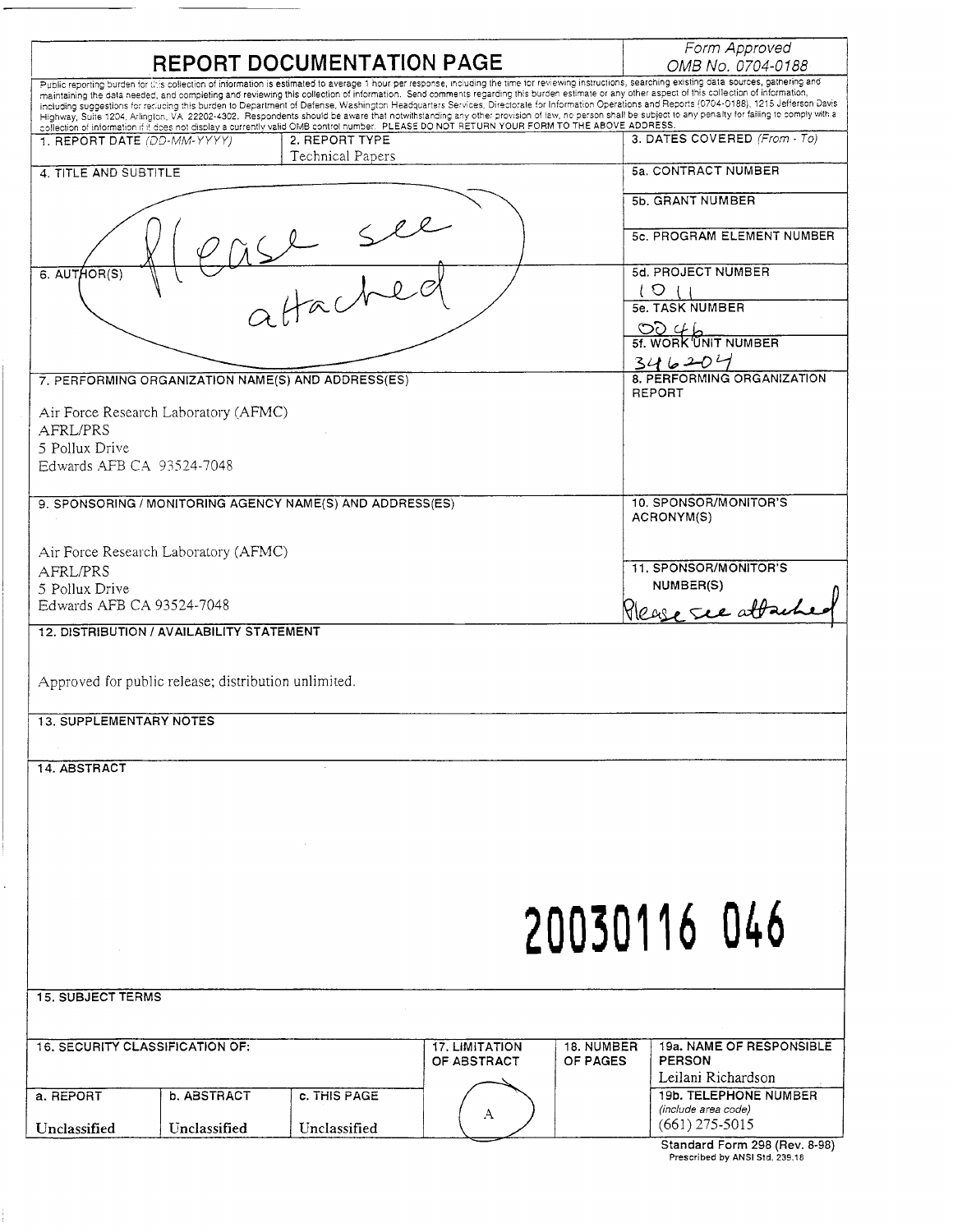## MEMORANDUM FOR PR (In-House Publication)

 $\mathcal{E}$ 

| 02 May 2000                                                                                                                                                                                                                                                                                                                                    |
|------------------------------------------------------------------------------------------------------------------------------------------------------------------------------------------------------------------------------------------------------------------------------------------------------------------------------------------------|
| SUBJECT: Authorization for Release of Technical Information, Control Number: AFRL-PR-ED-AB-2000-098<br>Jessica Harper, "Progress in Advanced Propellant Research" (Abstract)                                                                                                                                                                   |
| 11 <sup>th</sup> Advanced Space Propulsion Research Workshop<br>(Statement A)<br>(Submission Deadline: 06 May 2000)                                                                                                                                                                                                                            |
| 1. This request has been reviewed by the Foreign Disclosure Office for: a.) appropriateness of distribution statement,<br>b.) military/national critical technology, c.) export controls or distribution restrictions,<br>d.) appropriateness for release to a foreign nation, and e.) technical sensitivity and/or economic sensitivity.      |
|                                                                                                                                                                                                                                                                                                                                                |
| 2. This request has been reviewed by the Public Affairs Office for: a.) appropriateness for public release                                                                                                                                                                                                                                     |
| Date                                                                                                                                                                                                                                                                                                                                           |
|                                                                                                                                                                                                                                                                                                                                                |
| 3. This request has been reviewed by the STINFO for: a.) changes if approved as amended,<br>b.) appropriateness of distribution statement, c.) military/national critical technology, d.) economic sensitivity,<br>e.) parallel review completed if required, and f.) format and completion of meeting clearance form if required<br>Comments: |
|                                                                                                                                                                                                                                                                                                                                                |
|                                                                                                                                                                                                                                                                                                                                                |

PHILIP A. KESSEL Date Technical Advisor Propulsion Science and Advanced Concepts Division